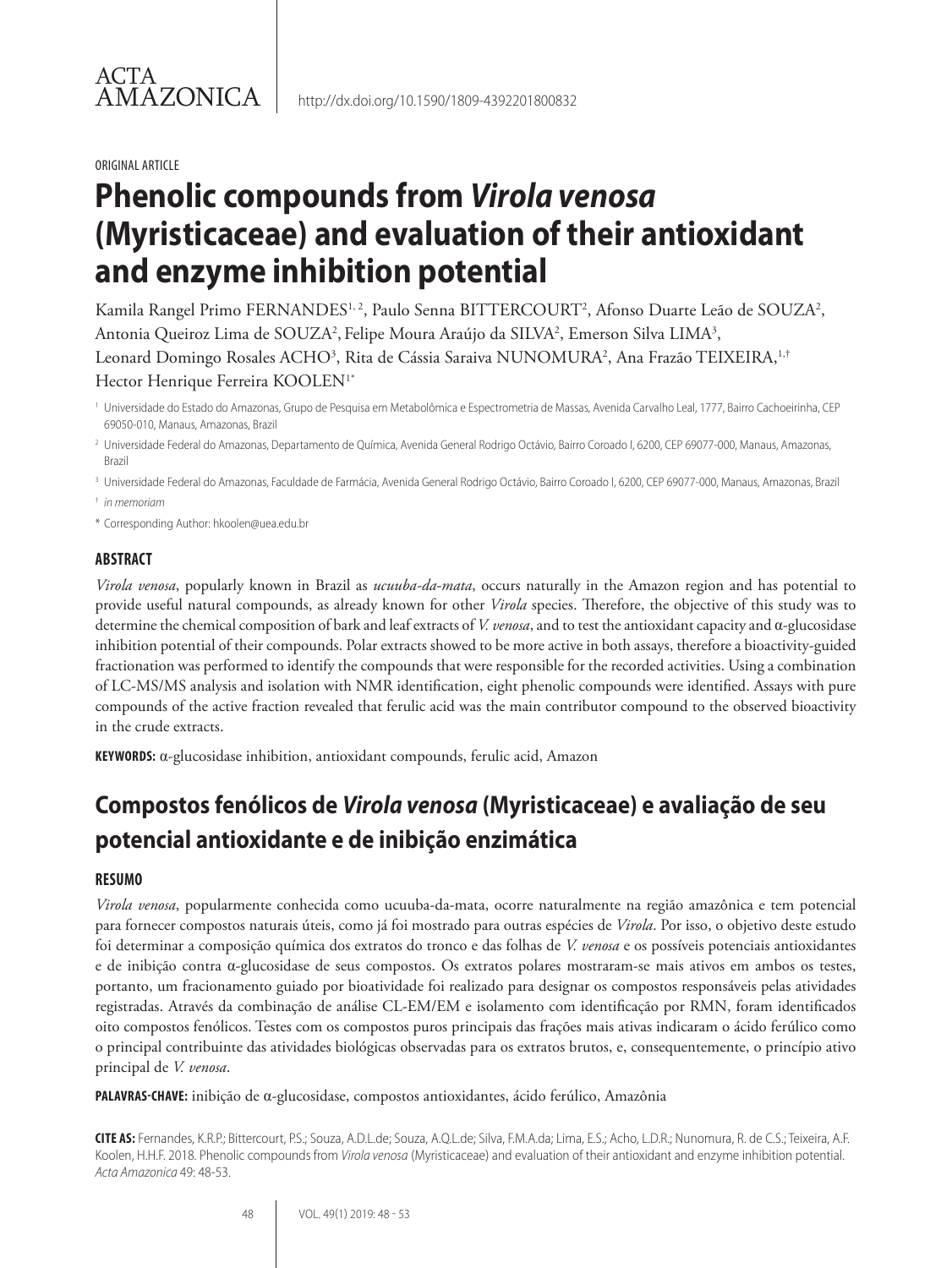

## **INTRODUCTION**

The Myristicaceae, or nutmeg family, is an old group containing 500 different species native to tropical rainforest environments, which are distributed in 18 genera (Rodrigues 1980). Among these, *Virola* species have been studied over the past years due to its folk medicinal applications in the treatment of microbial infections, rheumatism, asthma, hemorrhoids, tumors and inflammatory diseases (Barata *et al*. 2000; Stecanella *et al.* 2012; Coutinho *et al.* 2017).

Despite the description of β-carboline alkaloids (Kawanishi *et al*. 1985), diarylpropanoids (Gottlieb *et al*. 1979), and phenolic compounds such as chromones, flavonoids, lignans, and neolignans (Lopes *et al.* 1999; Valderrama 2000, Pereira *et al*. 2016; Veiga *et al*. 2017), several *Virola* species remain chemically unstudied. Among the 93 known species of this genus (Riba-Hernández *et al*. 2014), *Virola venosa* (Poepp Ex. A. DC) Warb. (known as *ucuuba-da-mata* in Brazil) lacks information about its chemical and pharmacological potentials. So far, lignoids and phenolic compounds have been described in restricted studies with the flowers and wood of this tree species (Braz-Filho *et al.* 1977; Kato *et al.* 1992).

Therefore, considering the lack of knowledge on the chemical composition and biological potentials of other parts of *V. venosa*, this study aimed to perform a phytochemical study of the leaf and bark extracts of *V. venosa*, aiming at the identification of antioxidant and α-glucosidase inhibitory compounds.

## **MATERIAL AND METHODS**

#### **Reagents**

The chemical reagents for in vitro biological assays used in this work were purchased from Sigma-Aldrich<sup>TM</sup>. The organic solvents (*n*-hexane, ethanol, ethyl acetate, and methanol) employed for the chemical analyses were of high-performance liquid chromatography-grade (TediaTM). Ultrapure water (18.2 M $\Omega$ .cm) was obtained from a Milli-Q purifier through a gradient system (Millipore<sup>TM</sup>).

#### **Plant collection**

Trunk bark (400 g) and young leaves (987 g) from a single specimen of *Virola venosa* were collected in July 2013 in a forest fragment reserve within the grounds of the Federal University of Amazonas (UFAM) (03º60'58"S, 59°58'45"W), in the city of Manaus, Amazonas state, Brazil. The fertile plant material was identified by Dr. Antonio C. Weber of the UFAM Herbarium, where a voucher specimen was deposited (HUAnº 010001). The Institutp Chico Mendes para Conservação da Biodiversidade - ICMBio provided authorization (# 51662-3) from the Brazilian Ministry of Environment for the plant collection. This work was performed according to the special authorization for access to genetic resources in Brazil (# 010240/2013-6), issued by Conselho Nacional de Desenvolvimento Científico e Tecnológico - CNPq/ Ministério da Ciência, Tecnologia, Inovações e Comunicações - MCTIC.

#### **Chemical extraction**

The collected material was submitted to a sequential maceration procedure at room temperature performed with *n*-hexane (leaf extract, HLE and bark extract, THE), ethyl acetate (leaf extract, ALE and bark extract, ATE), and methanol (leaf extract, MLE and bark extract, MTE) (3 L and 3 X for each solvent). This yielded the respective solvent extract of each plant part (Table 1). To select the most promising extracts and further fractions for compound purifications, the total phenolic content (TPC), antioxidant capacity (AC), and α-glucosidase inhibition assays were performed (bioactivityguided fractionation).

#### **Total phenolic content assay**

The TPC was measured using the Folin-Ciocalteu colorimetric method following Guilhon-Simplicio *et al*. (2017). Dried extracts and fractions were dissolved in ethanol at 10 mg mL<sup>-1</sup>. Each solution (1 mL) was transferred to a test tube, where distilled water (400 μL) and the Folin-Ciocalteau reagent (160 μL) were added. After homogenization, 10.6% aqueous sodium carbonate ( $\text{Na}_2\text{CO}_3$ ) (4 mL) was added. After incubation for 3 min, the absorbance was measured at 740 nm in a Ultrospec 2000 spectrophotometer (Amersham Pharmacia Biotech<sup>TM</sup>). The total polyphenol content was expressed in milligrams (mg) of equivalents of gallic acid per gram (g) of extract (mg  $GAE$  g<sup>-1</sup>).

#### **Antioxidant capacity assay**

The AC was determined for extracts and fractions through the 2,2-diphenyl-1-picrylhydrazyl radical (DPPH•) assay in triplicate and in the same spectrophotometer according to Souza *et al.* (2016). The consumption of DPPH• was monitored by measuring the absorbance at 492 nm. For this assay, the percentage of inhibition was calculated according to the equation: percentage (%) of inhibition = 100 − (absorbance / average absorbance of control)  $\times$  100, and as half maximal efficient concentration  $(EC_{50})$  in micrograms per milliliter (μg mL-1). The positive control was gallic acid  $(EC_{50} 3.5 \mu g \text{ mL}^{-1}).$ 

#### **Enzyme inhibition assay**

For the α-glucosidase inhibition assay (Iauk *et al*. 2014), initially a maltose solution (12 g of maltose in 300 mL of 50 mM sodium acetate buffer) was prepared. Enzyme solution (0.1 mg mL-1), dianisidine color reagent (DIAN) (1 tablet in 25 mL), and peroxidase-glucose oxidase (PGO) system-color reagent (1 capsule in 100 mL) were prepared in ice-cold distilled water. Samples and controls were added to the maltose solution and left to equilibrate for 5 minutes at 37 °C. The addition of α-glucosidase solution started the reaction. After 30 minutes of incubation at 37 °C, the reaction was stopped by adding a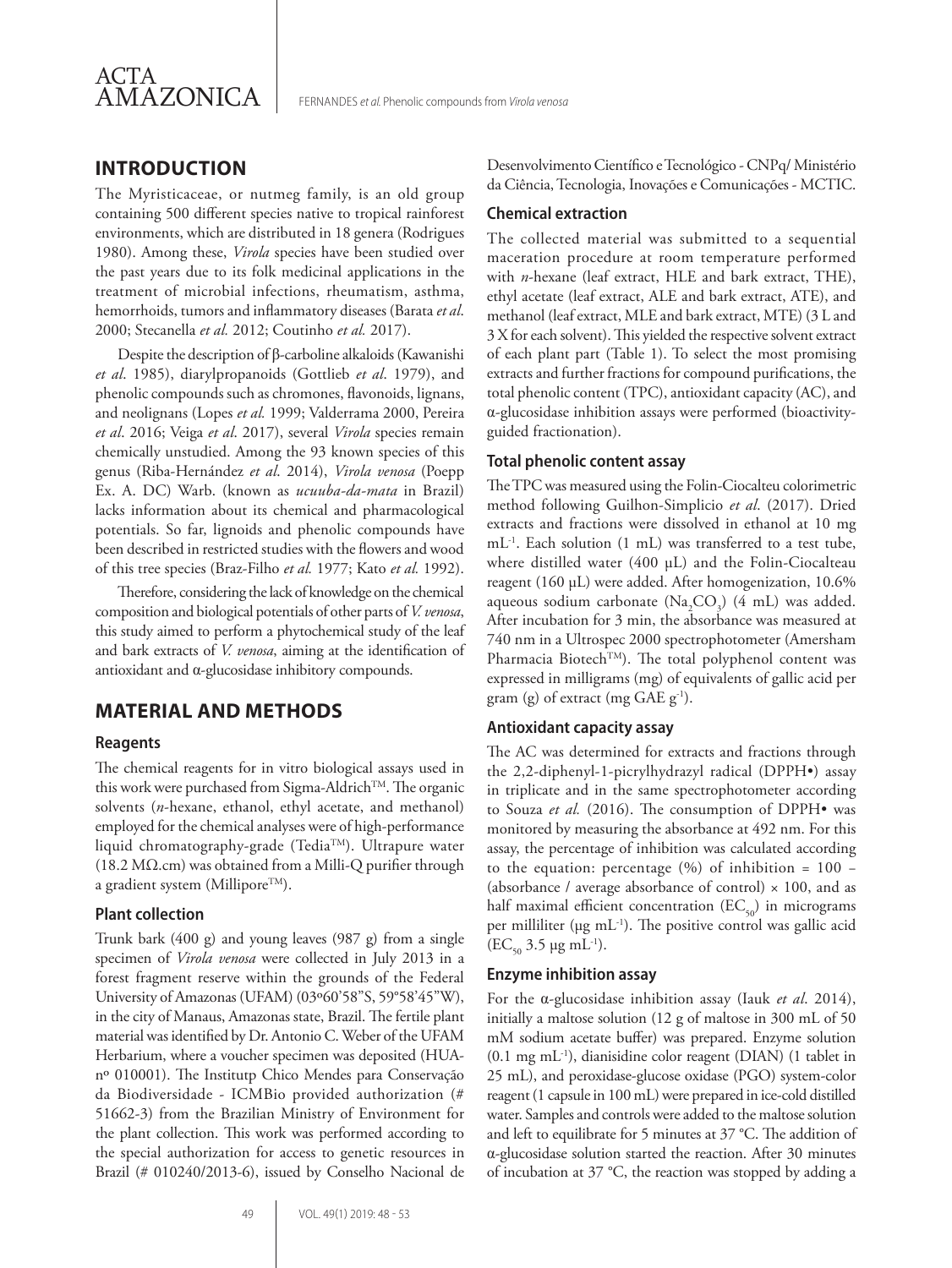Table 1. Total phenolic content, antioxidant capacity, and enzyme inhibition potential of crude bark and leaf extracts, selected fractions, and isolated compounds from *Virola venosa*.

| Samples                  | TPC <sup>a</sup><br>$(GAEg^{-1})$ | DPPH <sup>b</sup><br>(% ) | <b>DPPH</b><br>$(EC_{\text{cov}}$ µg mL <sup>-1</sup> ) <sup>c</sup> | a-glucosidase <sup>d</sup><br>(% ) | a-glucosidase<br>$(EC_{\mathsf{c},\alpha'}$ µg mL <sup>-1</sup> and mM) <sup>e</sup> |
|--------------------------|-----------------------------------|---------------------------|----------------------------------------------------------------------|------------------------------------|--------------------------------------------------------------------------------------|
| <b>HLE</b>               | $4.28 \pm 0.22$                   | na                        | na                                                                   | na                                 |                                                                                      |
| <b>HTE</b>               | $5.36 \pm 0.27$                   | na                        | na                                                                   | na                                 |                                                                                      |
| ALE                      | $6.14 \pm 0.41$                   | na                        | na                                                                   | $76.1 \pm 1.27$                    | $50.2 \pm 2.47$                                                                      |
| ATE                      | $4.98 \pm 0.29$                   | $88.3 \pm 1.15$           | $34.7 \pm 2.31$                                                      | $98.4 \pm 2.04$                    | $1.92 \pm 0.04$                                                                      |
| <b>MTE</b>               | $7.13 \pm 0.35$                   | $99.4 \pm 2.03$           | $13.4 \pm 1.12$                                                      | $99.8 \pm 2.11$                    | $1.64 \pm 0.05$                                                                      |
| <b>MLE</b>               | $9.74 \pm 0.58$                   | $87.1 \pm 1.88$           | $30.1 \pm 1.99$                                                      | $99.9 \pm 1.99$                    | $1.93 \pm 0.09$                                                                      |
| MTFr.2                   | $22.13 \pm 1.55$                  | $99.9 \pm 1.93$           | $15.1 \pm 1.20$                                                      | $79.2 \pm 1.45$                    | $42.0 \pm 2.67$                                                                      |
| MTFr.3                   | $34.65 \pm 1.74$                  | $99.3 \pm 1.90$           | $18.6 \pm 1.20$                                                      | $96.6 \pm 2.00$                    | $15.0 \pm 1.06$                                                                      |
| MTFr.4                   | $17.10 \pm 1.11$                  | $86.7 \pm 1.47$           | $27.1 \pm 1.38$                                                      | $98.5 \pm 1.85$                    | $12.3 \pm 1.31$                                                                      |
| MLFr.7                   | $41.80 \pm 2.09$                  | $86.2 \pm 1.99$           | $29.1 \pm 1.27$                                                      | $99.9 \pm 2.01$                    | $11.0 \pm 0.97$                                                                      |
| Compound 2               |                                   | nd                        |                                                                      | na                                 |                                                                                      |
| Compound 4               |                                   | nd                        |                                                                      | $99.9 \pm 1.88$                    | $1.63 \pm 0.11$                                                                      |
| Compound 5               |                                   | nd                        |                                                                      | na                                 |                                                                                      |
| Compound 6               |                                   | nd                        |                                                                      | na                                 |                                                                                      |
| Gallic acid <sup>f</sup> |                                   | $95.6 \pm 0.85$           | $3.25 \pm 0.25$                                                      | nd                                 |                                                                                      |
| Acarbose <sup>9</sup>    |                                   | nd                        |                                                                      | $99.9 \pm 1.35$                    | $6.05 \pm 0.06$                                                                      |

ª Total phenolic content expressed as gallic acid equivalents (GAE) per gram of crude extract or fraction.<br>ʰAntioxidant capacity (AC) expressed in % of inhibition of the 2,2-diphenyl-1-picrylhydrazyl radical (DPPH)

<sup>c</sup>Antioxidant capacity (AC) expressed as μg mL<sup>.</sup>' (EC<sub>so</sub>) of crude extract or fraction<br><sup>4</sup> Enzyme inhibition capacity expressed in % of inhibition of α-glucosidase<br>\*Enzyme inhibition capacity expressed as μg mL<sup>.</sup>' (EC

<sup>f</sup> Positive control for the antioxidant assay.<br><sup>g</sup> Positive control for the enzyme inhibition assay

na = not active; nd = not determined

solution of perchloric acid. The supernatant of the tube from the first step was mixed with DIAN and PGO and incubated at 37 °C for 30 min. Acarbose was used as positive control.

All assays were performed in triplicate with extracts, fractions, and pure compounds. The results were expressed with its corresponding % and  $EC_{50}$  of inhibition mean  $\pm$ standard deviation (SD), and mM for pure compounds.

#### **Bioactivity-guided fractionation and purification**

The methanol extracts of the bark (MTE, 4.71 g) and of the leaves (MLE, 11.7 g) were selected for the first fractionation step due to their recorded biological activities. A part of MTE (2.0 g) was subjected to a silica gel column chromatography, eluted with gradient systems of *n-*hexane-ethyl acetate (90:10 to 10:90) and ethyl acetate-methanol (100:0 to 10:90). The eluted fractions were pharmacologically assayed and chemically evaluated by thin-layer chromatography (TLC). A portion of the crude extract MLE (3.0 g) was fractionated over silica gel column chromatography, eluted with gradient systems of *n-*hexane-ethyl acetate (90:10 to 10:90), ethyl acetate-acetone (100:0 to 10:90), and acetone-methanol (90:10 to 0:100). The obtained fractions were compared by TLC and submitted to TPC, AC, and α-glucosidase inhibition assays. Semipreparative high-performance liquid chromatography (HPLC) fractionation with an isocratic elution (85% methanol) at a flow rate of 8.0 mL min<sup>-1</sup> was performed with the selected fractions for the compound purification.

#### **Chemical identification**

Liquid chromatography coupled to tandem mass spectrometry analysis (LC-MS/MS) was performed according to Bataglion et al. (2015) in order to access the chemical composition of fractions MTFr.3-4 and MLFr.7. Collisional induced dissociation (CID) fragmentation patterns were interpreted in comparison with published data (Souza *et al*. 2016). Nuclear magnetic resonance spectroscopy (NMR) analysis was performed to confirm the chemical structures of the isolated compounds. NMR data were acquired in methanol- $d_A$  for <sup>1</sup>H and <sup>13</sup>C nucleus at 500 and 125 MHz, respectively. The obtained spectra were compared with the literature (Ivanov et al. 2011; Koolen *et al*. 2012; Forino *et al*. 2016).

#### **RESULTS**

The preliminary TPC evaluation of the extracts indicated that MTE, ATE and MLE had a high phenolic content, and were the most active in the AC and enzyme inhibitory tests (Table 1). Bioactivity-guided fractionation with ATE resulted in non-active fractions, and therefore these samples were discontinued from our screening program. Fractionations with MTE and MLE resulted in six (MTFr.1 to MTFr.6) and seven (MLFr.1 to MLFr.7) fractions, respectively. Fraction MTFr.2 (ethyl acetate 100%) displayed a high AC ( $EC_{50}$  =  $15.1 \pm 1.20$  µg mL<sup>-1</sup>). Nevertheless, the enzyme inhibition of this fraction was lower compared to other samples. Thus,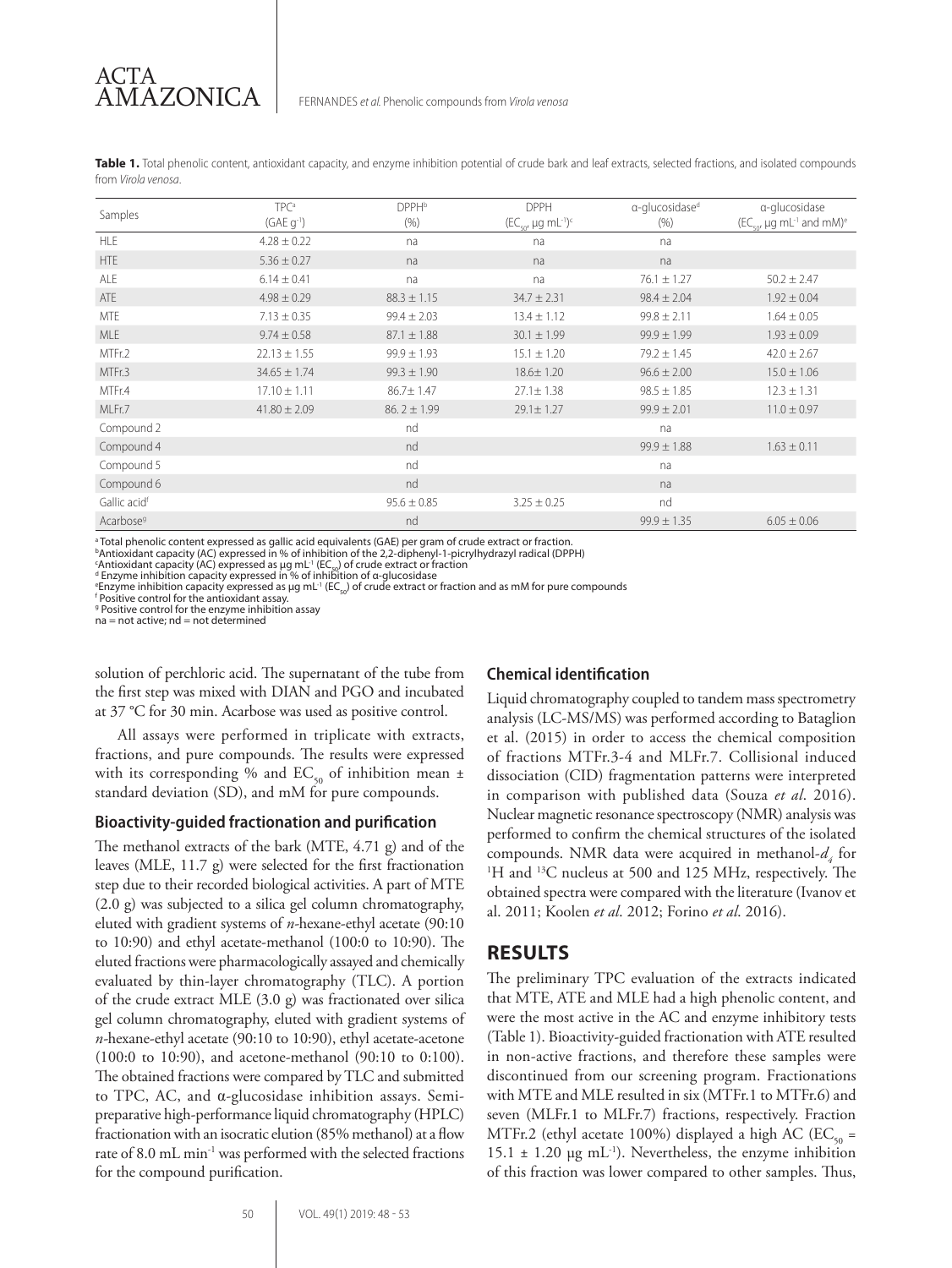

fractions MTFr.3 (ethyl acetate 1:1 methanol, v/v) and MTFr.4 (ethyl acetate 2:8 methanol, v/v), which had AC with  $EC_{50} = 18.6 \pm 1.20$ , and  $27.1 \pm 1.38$ , respectively, for the DPPH assay, and α-glucosidase inhibition with  $EC_{50} = 15.0$  $\pm$  1.06, and 12.3  $\pm$  1.31 µg mL<sup>-1</sup>, respectively, were selected for purification. Based on the assay results and TLC analysis, fractions MTFr.3 and MTFr.4 were pooled (MTFr.3-4, 81.3 mg) for further purification and chemical characterization. From the leaf extract fractions, only MLFr.7 (50.0 mg) was selected (methanol 100%). This fraction displayed moderate AC (EC<sub>50</sub> = 29.1 µg mL<sup>-1</sup>) and a high enzyme inhibition (EC<sub>50</sub>  $= 11.0 \pm 0.97 \,\mu g \,\text{mL}^{-1}$ .

The LC-MS/MS analysis of MLFr.7 (Figure 1) and MTFr.3-4 displayed similar chemical profiles, the former showing the most complex composition. Eight compounds were identified directly in the fractions as: acid gallic (**1**), *p*-coumaric acid (**2**), 4-hydroxybenzoic acid (**3**), ferulic acid (**4**), quercitrin (**5**), quercetin (**6**), kaempferol (**7**), and (±)-catechin (**8**). Compounds **2** (6.2 mg), **4** (4.3 mg), **5** (11.8 mg), and **6** (18.1 mg) for MLFr.7 and **5** (17.3 mg) and **6** (13.8 mg) for MTFr.3 + MTFr.4 (Figure 2) were successfully purified by semi-preparative HPLC, and their structures were confirmed by NMR. Among the isolated compounds, ferulic acid (**4**) was the unique compound with α-glucosidase inhibitory activity  $(1.63 \pm 0.11 \text{ mM})$ .



**Figure 1.** Total ion chromatogram of the leaf methanol extract fraction 7 (MLFr.7) from *Virola venosa* obtained by LC-MS/MS. Acid gallic (1), *p*-coumaric acid (2), 4-hydroxybenzoic acid (3), ferulic acid (4), quercitrin (5), quercetin (6), kaempferol (7), and (±)-catechin (8).



**Figure 2.** Chemical structure of the phenolic compounds identified in leaf and bark extracts of *Virola venosa*: gallic acid (1), *p*-coumaric acid (2), 4-hydroxybenzoic acid (3), ferulic acid (4), quercitrin (5), quercetin (6), kaempferol (7), and (±)-catechin (8)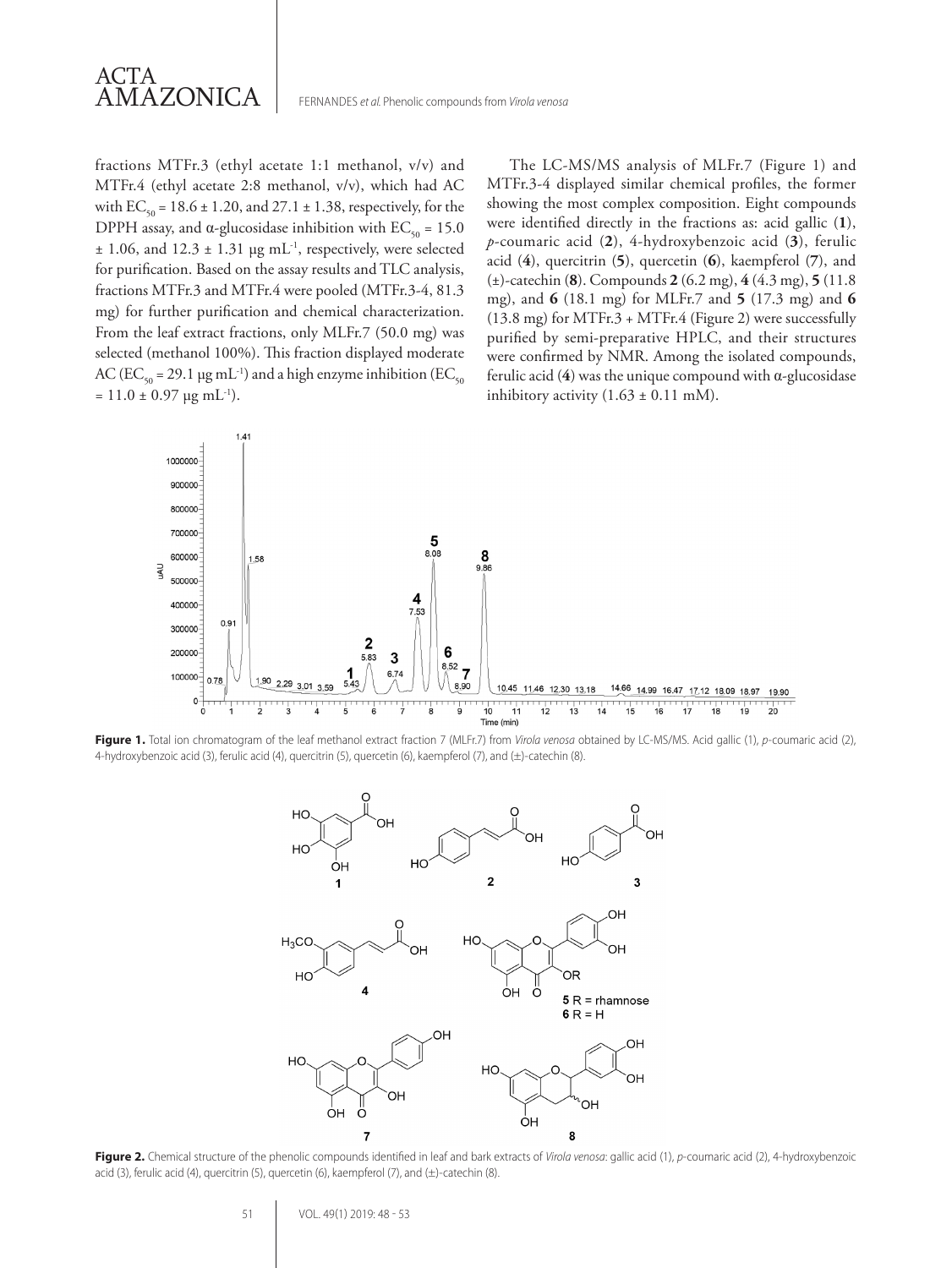

## **DISCUSSION**

The genus *Virola* is well known as a prolific source of phenolic compounds, mainly lignans, neolignans, hydroxycinnamic acid derivatives, and flavonoids (Rezende *et al*. 2002). These compounds are present in extracts obtained with highpolarity solvents, which may explain the high AC recorded for our extracts. Lignoids, especially 8-*O*-4'-neolignans, have shown to possess high AC (Konya *et al*. 2001). Flavonoids, pterocarpans, chalcones, and hydroxycinnamic acid derivatives are less recurrent, but also with high AC (Valderrama 2000).

*Virola venosa* showed to be a new source of valuable phenolic compounds (simple phenolic acids, hydroxycinnamic acids, flavonoids, and catechins). Among the identified compounds, ferulic and gallic acids were previously identified and quantified in the resins of *V. oleifera* (Bôa *et al*. 2015). Quercetin, quercitrin, and catechin were previously identified in *V. carinata* (Orduz *et al*. 2013), *V. sebifera* (Bicalho *et al*. 2012), and *V. surinamensis* (Hiruma-Lima *et al*. 2009), respectively. Compounds **1**, **2**, and **7** were described here in *V. venosa* for the first time.

Several studies demonstrated that phenolic-like compounds can inhibit α-glucosidase and other related enzymes (Adisakwattana *et al*. 2004). α-Glucosidase inhibitors are potential compounds for the treatment of diabetes, once they reduce diet-induced hyperglycemia by inhibiting this intestinal enzyme (Ha *et al*. 2012). In addition, the isolated compounds were also previously described as being cytotoxic against several cancer cell lines, but presenting low cytotoxicity against normal cell lines (Heleno *et al*. 2015). Studies of the relation between structural aspects and activity with this type of compounds described the phenol moieties as the keys for the antioxidant and cytotoxic activities (Heleno *et al*. 2014).

Our results agree with previous phytochemical studies of *Virola* species, in which phenolic compounds play a central role (Valderrama 2000). The recorded AC in *V. venosa* confirm the potential of this genus as a promising source of antioxidant compounds (Rezende *et al*. 2005; Coutinho *et al*. 2017). The activity-guided fractionation indicated that the compound mainly responsible for the AC and α-glycosidase inhibition observed for the crude extracts was ferulic acid (**4**). Similar results were obtained for antioxidant activity when using ferulic acid as a pure compound (Kanski *et al*. 2002) and in an analysis of its structural relationship with other hydroxycinnamic acid analogues to inhibit α-glycosidase (Adisakwattana et al. 2004).

## **CONCLUSIONS**

The polar extracts of leaves and bark of and Amazonian species of the genus *Virola, V. venosa*, showed potential to be a valuable source of phenolic compounds. The methanol extracts were the most active and promising ones. Activity-guided fractionation allowed us to identify eight phenolic compounds from the most active fractions by means of LC-MS/MS and NMR. The antioxidant and α-glycosidase inhibitory activities were attributed to the phenolic compounds present in the most active fractions, where ferulic acid (**4**) was likely the main active compound. We conclude that *Virola venosa* has potential to be used in further investigations regarding its activity against diseases such as diabetes.

## **ACKNOWLEDGMENTS**

The authors are grateful to Conselho Nacional de Desenvolvimento Científico e Tecnológico (CNPq), Fundação de Amparo à Pesquisa do Estado do Amazonas (FAPEAM), and to Central de Apoio Multidisciplinar da Universidade Federal do Amazonas (UFAM - CAM).

#### **REFERENCES**

- Adisakwattana, S.; Sookkongwaree, K.; Roengsumran, S.; Petsom, A.; Ngamrojnavanich, N.; Chavasiri, W.; Deesamer, S.; Yibchokanun, S. 2004. Structure– activity relationships of trans-cinnamic acid derivatives on α-glucosidase inhibition. *Bioorganic & Medicinal Chemistry Letters*, 14: 2893-2896.
- Barata, L.E.S.; Santos, L.S.; Ferri, P.H.; Phillipson, J.D.; Paine, A.; Croft, S.L. 2000. Anti-leishmanicidal activity of neolignans from *Virola* species and synthetic analogues. *Phytochemistry,* 55: 589-595.
- Bataglion, G.A.; da Silva, F.M.A.; Eberlin, M.N.; Koolen, H.H.F. 2015. Determination of the phenolic composition from Brazilian tropical fruits by UHPLC–MS/MS. *Food Chemistry*, 18: 280-287.
- Bicalho, K.U.; Terezan, A.P.; Martins, D.C.; Freitas, T.G.; Fernandes, J.B.; das Graças, M.F.; da Silva, F.; Vieira, P.C.; Pagnocca, F.C.; Bueno, O.C. 2012. Evaluation of the toxicity of *Virola sebifera* crude extracts, fractions and isolated compounds on the nest of leaf-cutting ants. *Psyche,* 12: 1-7.
- Bôa, I.S.F.; Porto, M.L.P.; Pereira, A.C.H.; Ramos, J.P.L.; Sherer, R.; Oliveira, J.P.; *et al*. 2015. Resin from *Virola oleifera* protects against radiocontrast-induced nephropathy in mice. *Plos One*, 10: 1-15.
- Braz-Filho, R.; Gottlieb, O.R.; De Moraes, A.A.; Pedreira, G.; Pinho, S.L.V; Magalhães, M.T.; Ribeiro M.N.S. 1977. The chemistry of Brasilian Myristicaceae. IX. Isoflavonoids from Amazonia species. *Lloydia*, 40: 236-238.
- Coutinho, P.N.; Pereira, B.P; Pereira, A.C.H.; Porto, M.L.; Assis, A.L.E.M.; Destafani, A. C.; Meyrelles, S.S.; *et al.* 2017. Chronic administration of antioxidant resin from *Virola oleifera* attenuantes atherogenesis in LDLr mice. *Journal of Ethnopharmacology,* 206: 65-72.
- Forino, M.; Tartaglione, L.; Dell'Aversano, C.; Ciminiello, P. 2016. NMR- based identfication of the phenolic profile of fruits of Lycium barbarum (goji berries). Isolation and structural determination of a novel *N* – feruloyl tyramine dimer as the most abundant antioxidante polyphenol of goji berries. *Food Chemistry*, 194: 1254-1259.